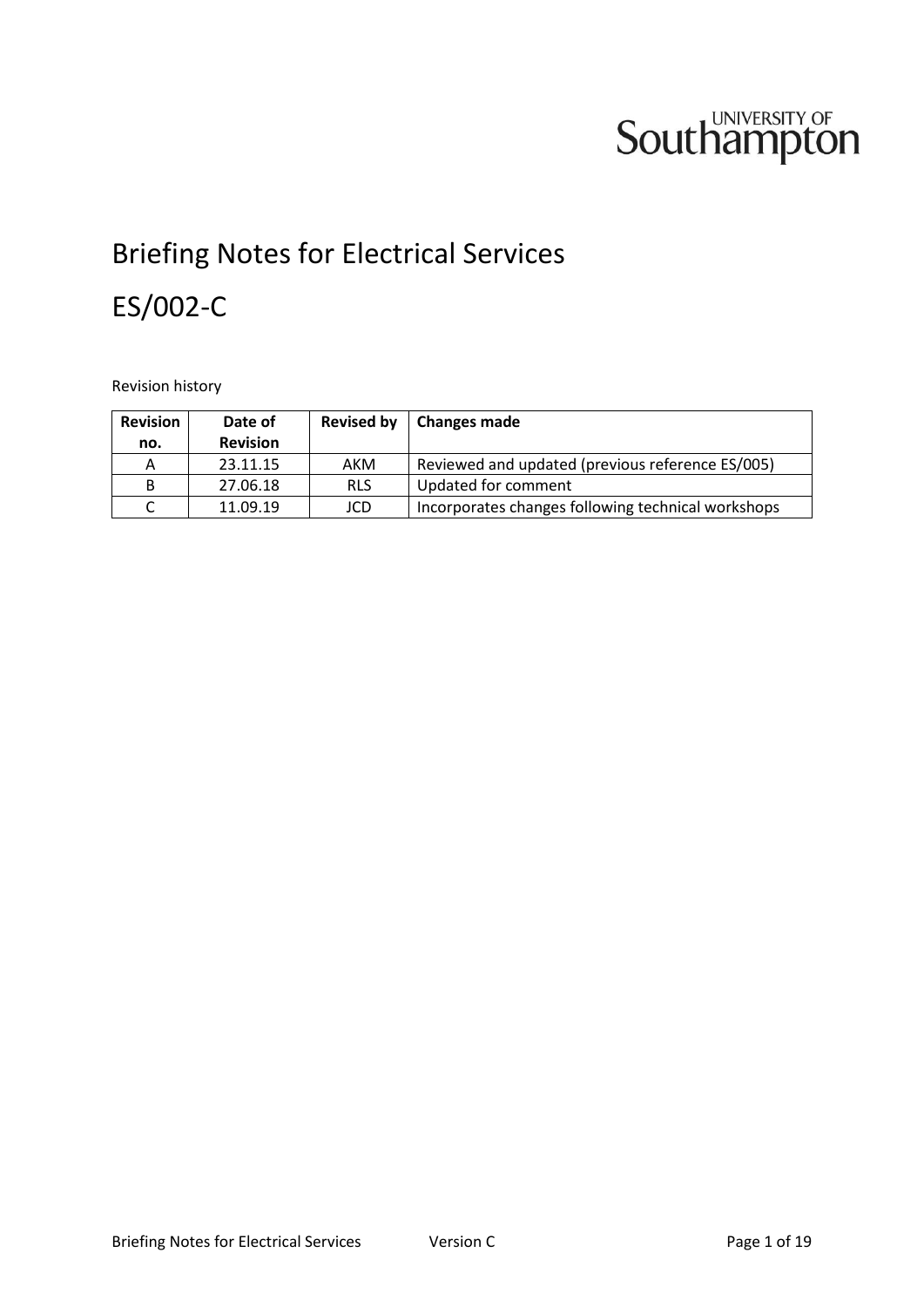# Contents

| $\mathbf{1}$   |      |  |  |  |
|----------------|------|--|--|--|
|                | 1.1  |  |  |  |
|                | 1.2  |  |  |  |
|                | 1.3  |  |  |  |
|                | 1.4  |  |  |  |
| $\overline{2}$ |      |  |  |  |
|                | 2.1  |  |  |  |
|                | 2.2  |  |  |  |
|                | 2.3  |  |  |  |
|                | 2.4  |  |  |  |
|                | 2.5  |  |  |  |
|                | 2.6  |  |  |  |
|                | 2.7  |  |  |  |
|                | 2.8  |  |  |  |
|                | 2.9  |  |  |  |
|                | 2.10 |  |  |  |
|                | 2.11 |  |  |  |
|                | 2.12 |  |  |  |
|                | 2.13 |  |  |  |
|                | 2.14 |  |  |  |
|                | 2.15 |  |  |  |
|                | 2.16 |  |  |  |
|                | 2.17 |  |  |  |
|                | 2.18 |  |  |  |
| 3              |      |  |  |  |
|                | 3.1  |  |  |  |
|                | 3.2  |  |  |  |
| 4              |      |  |  |  |
| 5              |      |  |  |  |
|                | 5.1  |  |  |  |
|                | 5.2  |  |  |  |
|                | 5.3  |  |  |  |
| 6              |      |  |  |  |
| $\overline{7}$ |      |  |  |  |
|                | 7.1  |  |  |  |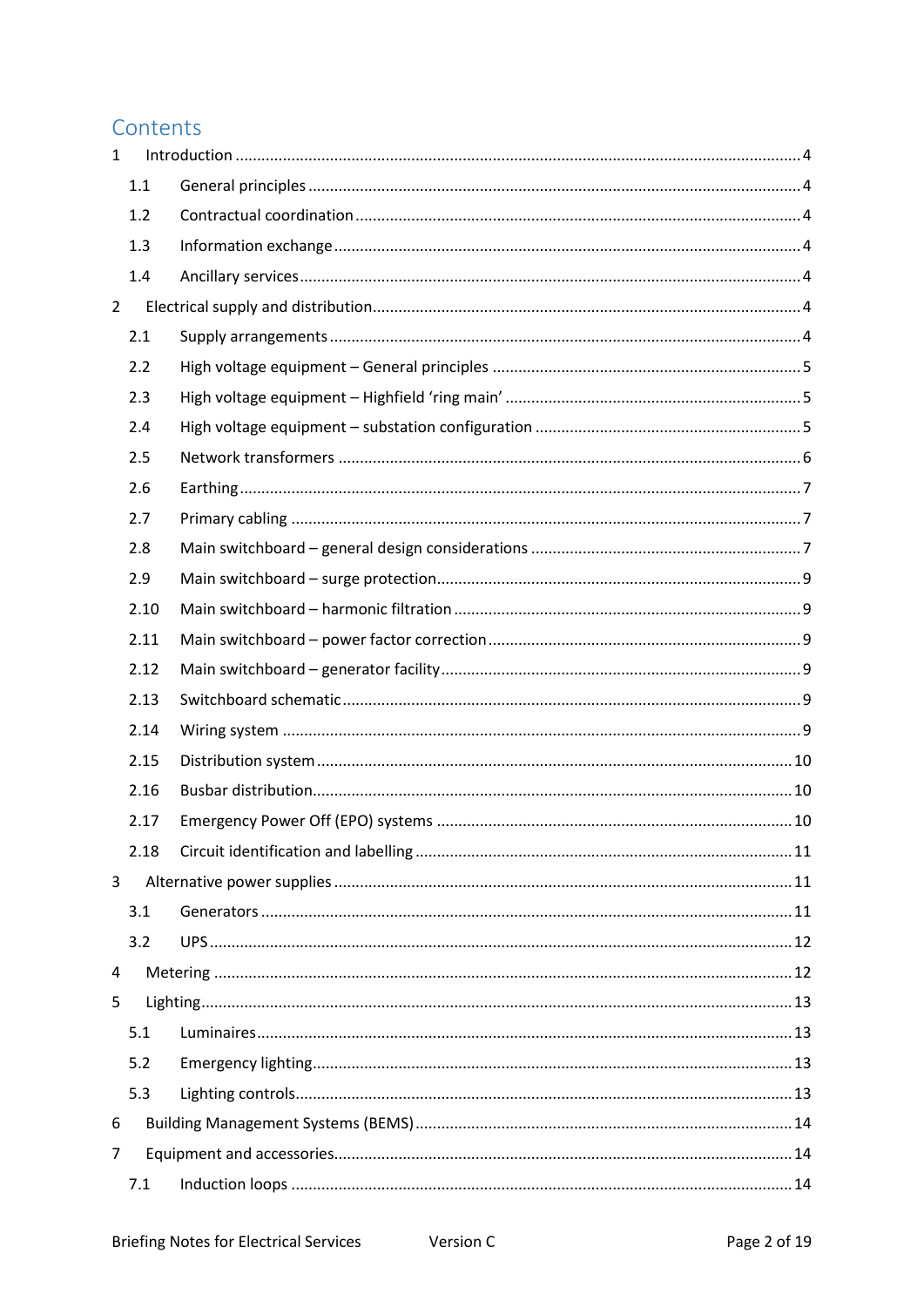|    | 7.2 |  |
|----|-----|--|
|    | 7.3 |  |
| 8  |     |  |
|    | 8.1 |  |
|    | 8.2 |  |
|    | 8.3 |  |
|    | 8.4 |  |
| 9  |     |  |
|    | 9.1 |  |
|    | 9.2 |  |
|    | 9.3 |  |
|    | 9.4 |  |
| 10 |     |  |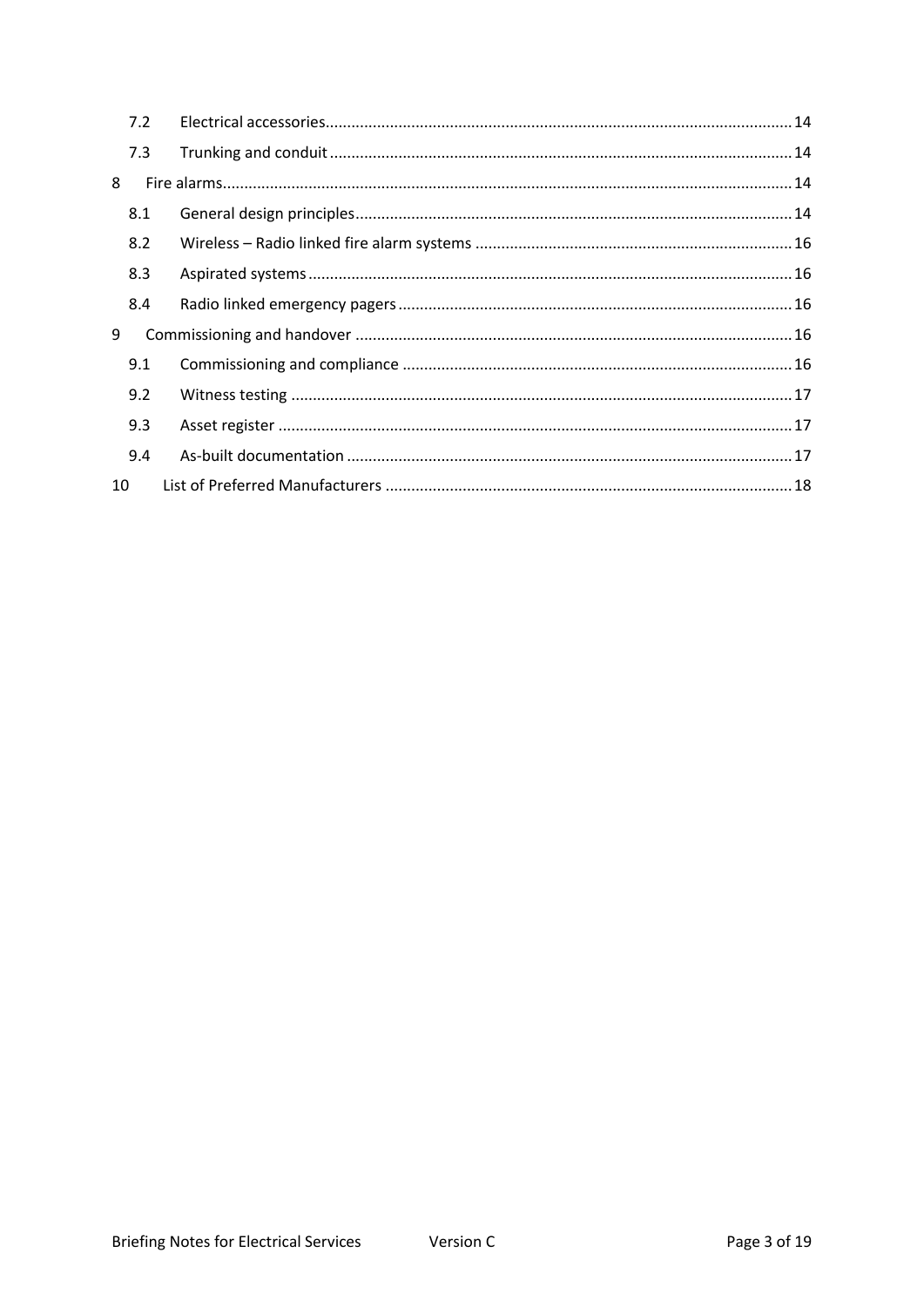## <span id="page-3-0"></span>**1 Introduction**

#### <span id="page-3-1"></span>*1.1 General principles*

These briefing notes for electrical services have been prepared to communicate the University of Southampton's requirements for electrical engineering across its estate. They are intended to guide consultants and contractors on the approaches and standards that the University finds acceptable. They do not relieve consultants and contractors of their obligations to deliver the project brief.

Manufacturers mentioned in the Section 10 of this briefing note are University preferred and supported; should alternatives be proposed they shall be submitted for approval to the University's Project Liaison Engineer. Care shall be taken to match existing systems and components where a project affects only part of a space (provided that current standards and legislation are not compromised).

All control software shall be open protocol. In this context 'open protocol' means software that can readily be accessed, maintained and modified in all respects by any competent electrical contractor without the requirement for any licence, dongle or other constraint.

All electrical systems and equipment shall comply with the latest edition of British, European or International standards.

#### <span id="page-3-2"></span>*1.2 Contractual coordination*

A clause shall be included in the specification to positively identify responsibility and ensure coordination of services is carried out.

Electrical Consultants will be expected to liaise with consultants of other disciplines to ensure coordination of all aspects of the design.

#### <span id="page-3-3"></span>*1.3 Information exchange*

The University of Southampton Project Liaison Engineer is available to provide information concerning its systems and nuances to the Consultant to assist in the preparation of, and be adequately covered by, the tender documentation. The role of the Project Liaison Engineer is described in document reference ES/003 'University liaison engineers, consulting engineers and their duties'.

#### <span id="page-3-4"></span>*1.4 Ancillary services*

Provision shall be included to allow wiring to data, telecommunication systems, BMS etc.

The University utilises a specialist contractor to install, test, commission, and certify its data and telephony requirements - the University Project Liaison Engineer will provide contact details.

Separate specifications, published by the University's iSolutions department, exist for ICT cabling and Wi-Fi provision.

# <span id="page-3-5"></span>**2 Electrical supply and distribution**

#### <span id="page-3-6"></span>*2.1 Supply arrangements*

The University operates across a number of locations in the Southampton and Winchester areas and each of these has a separate electricity supply. In addition, combined heat and power plants are situated at the Highfield and Boldrewood campuses and at Chamberlain Hall. The table below indicates the voltage rating of supplies that are within the University's ownership and control.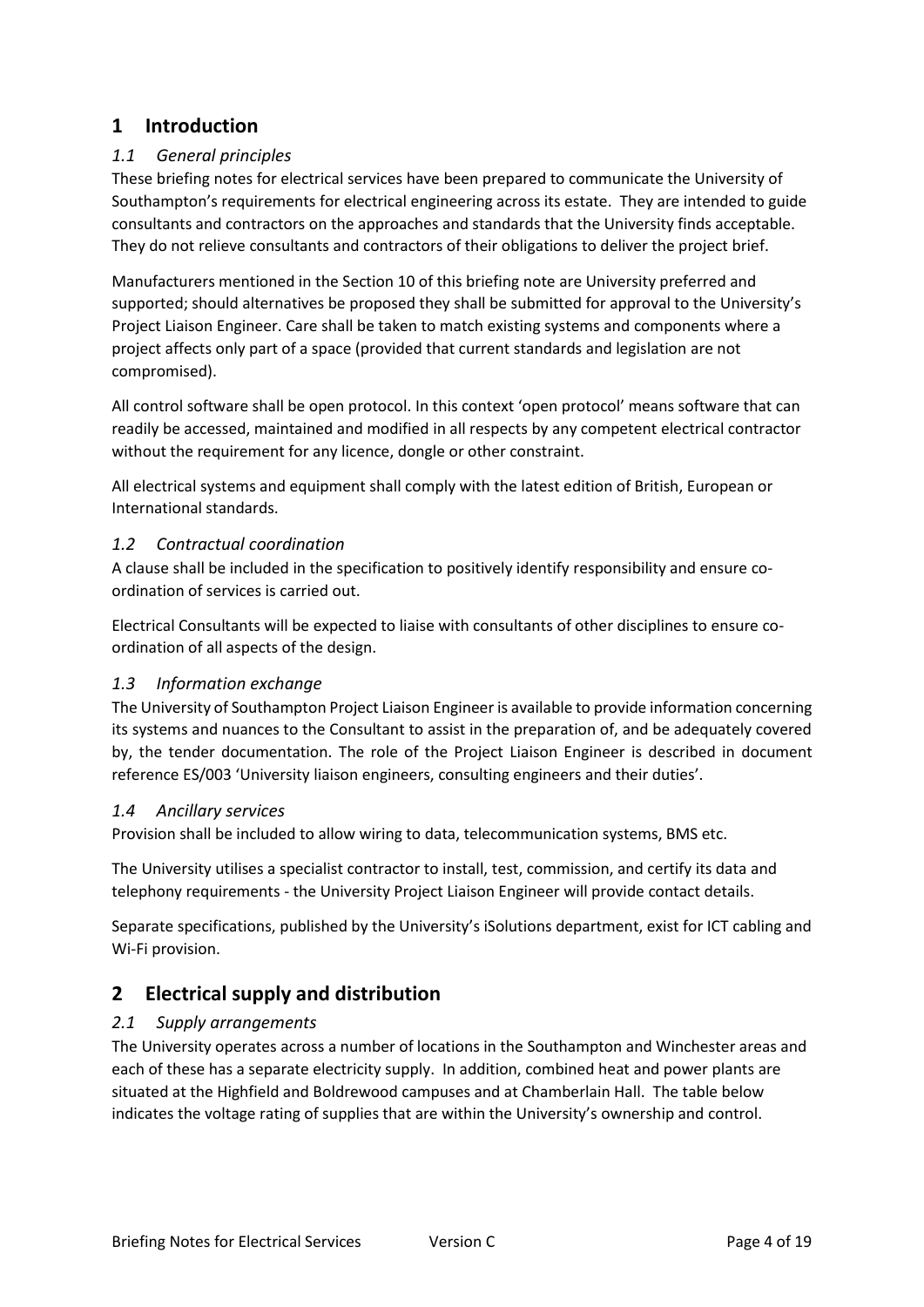| Location                     | <b>High voltage</b> | Low voltage | <b>Notes</b>                  |
|------------------------------|---------------------|-------------|-------------------------------|
|                              | supply              | supply      |                               |
| Highfield campus             | 11 kV               | 400 V       | Ring main $-$ see section 2.3 |
| Avenue campus                | None                | 400 V       |                               |
| <b>Boldrewood campus</b>     | 11 kV               | None        |                               |
| Winchester campus            | <b>None</b>         | 400 V       |                               |
| <b>Astro House</b>           | <b>11 kV</b>        | None        |                               |
| Southampton General Hospital | [11 kV]             | 400 V       | See Note 1                    |
| National Oceanography Centre | [11 kV]             | None        | See Note 2                    |
| Glen Eyre Halls              | 11 kV               | None        |                               |
| Montefiore Hall              | $6.6$ kV            | None        |                               |
| All other halls of residence | None                | 400 V       |                               |

Table 1 – Voltage of incoming supplies that are within University ownership

Note 1 – The University has buildings on the Southampton General Hospital site which it owns and operates. Electrical supplies to these buildings are at 400 V. There is also a HV supply at the site; however, this is operated by the Hospital Trust, not the University.

Note 2 – The University has accommodation at the National Oceanography Centre Southampton (NOCS). The operation of electrical systems on this site is under local management, not the University.

#### <span id="page-4-0"></span>*2.2 High voltage equipment – General principles*

The University has 'in-house' engineers with 11 kV expertise, who are available to provide information and to proffer design and operational assistance as required. All works associated with the 11 kV network shall be agreed with the University's High Voltage Network Manager via the Project Liaison Engineer.

The University operates its own locking procedure therefore the permanent locks will be free issue.

#### <span id="page-4-1"></span>*2.3 High voltage equipment – Highfield 'ring main'*

The University owns and operates its own 11 kV (400 Amp minimum) network on the Highfield campus. This comprises a 'figure of eight' arrangement with an open point. It is supplied by two incomers: the east incomer adjacent to the Energy Centre (Building 11) and the west incomer adjacent to the Mountbatten Building (Building 53). A combined heat and power (CHP) plant is located in the Energy Centre and provides up to 2.8 MW in parallel with the east incomer.

Generally the principal protection for the network on the main campus is at the intake positions via IDMT relays. The remainder of the on-site network is based upon 'Ring main' type units, both fixed pattern and extensible

#### <span id="page-4-2"></span>*2.4 High voltage equipment – substation configuration*

Where the design capacity of the Substation provides for a transformer rating of 1,000kVA or below, the configuration shall be based upon a single transformer, except where specific operational criteria or user requirements indicate otherwise

Where the design capacity of the substation provides for a load over 1,000kVA, then the configuration shall be based upon a minimum of two transformers with a maximum capacity of each transformer not exceeding 1,500kVA, except where specific operational criteria or user requirements indicate otherwise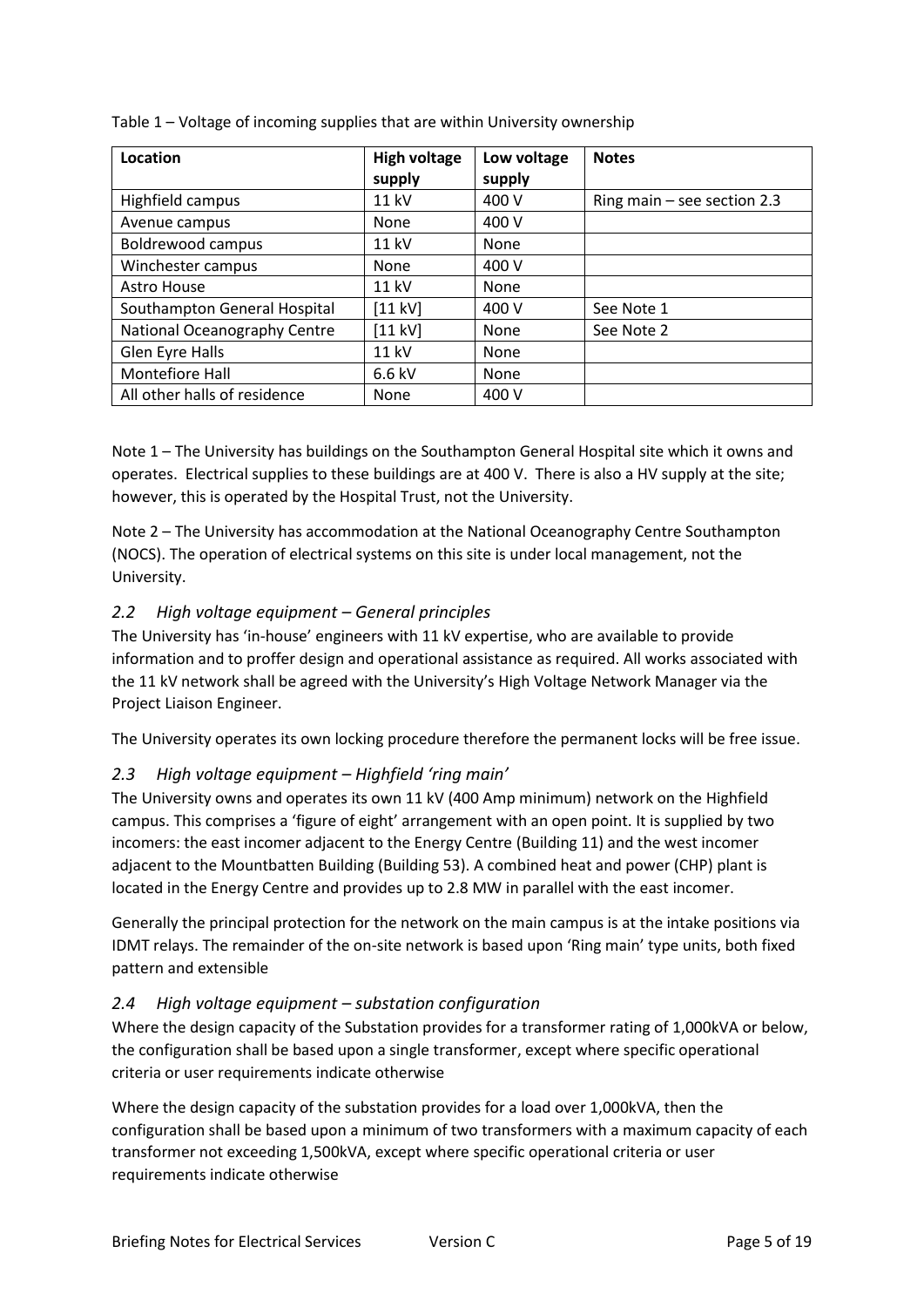In all cases the design of the substation shall consider future maintenance of the equipment and its implication on loss of electrical power to the loads.

Adequate access for the installation and future replacement of equipment shall be allowed.

The final substation configuration shall be agreed with the University HV Network Manager.

#### <span id="page-5-0"></span>*2.5 Network transformers*

Network Transformers shall conform to the specification detailed below:

- Transformers shall be to BS EN 60076 Amorphous Super Low Loss
- Indoor / Outdoor type ground mounted. MIDEL Oil Immersed Naturally Cooled (KNAN)
- Rating (to suit)\* Minimum 500 kVA
- Phases Three Phase (Double Wound)
- Frequency 50Hz
- Windings Al / Al or Cu / Cu
- HV Winding 11000 Volts
- LV Winding\*\* 400 Volts (No Load)
- HV Tapings +2.5% +5% 0 -2.5% -5%
- Tap Change Externally operated "off load" switch, operating handle to be lockable in each position, University will provide lock.
- HV / LV Connections Delta/Star N
- BS Vector Symbol Dyn 11
- Insulating Oil Midel 7131
- Tank Fittings (Minimum requirement, any additional standard items should not be deleted.)
- Neutral 100% Rated
- HV Terminations Dry termination box with gasket sealed lid.
- Termination box suitable for 'Raychem' type termination kit, to accept a 3 core (TCTA) XLPE cable.
- LV Termination's Dry termination box with gasket sealed lid, to accept XLPE / AWA single cores.
- Lifting lugs (minimum 2)
- Jacking lugs / points
- Oil level indicator
- Earthing terminal
- Rating and connection plate
- Free Breathing Device, complete with Silica Gel Pot.
- Oil filling point and cap
- Oil drain sampler valve and cap
- Skid wheel mounted

\* New Transformer ratings shall be 500kVA minimum, sized to match the design load profile. Consideration shall be given to  $15 - 20\%$  spare capacity for future load expansion. Bespoke ratings shall be avoided.

\*\* LV rating shall be dependent upon the location of the transformer; where the transformer forms a replacement for an existing which is related to a second transformer then the voltage shall be matched that existing (generally 433V).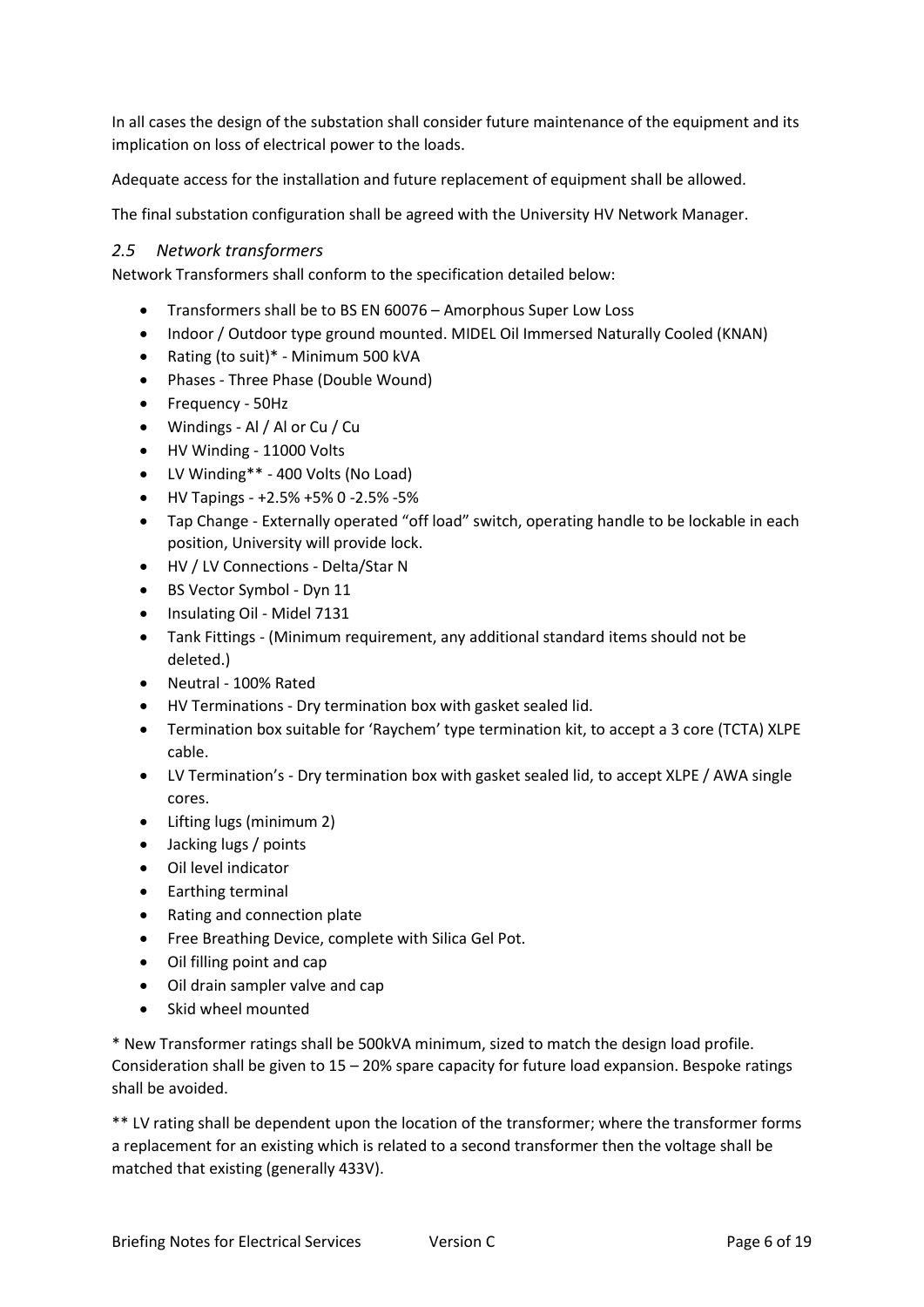Buchholz type Transformer protection shall be considered on all transformers above 1000kVA.

L.V. busbars shall be considered on all transformers above 1500kVA.

All new installed or replacement transformers shall have an oil sample taken to produce a full TCR; this will be used as a bench mark against which future tests will be compared

Transformer L.V. interlink between the Transformer and the L.V. Switchboard shall be via single core cables; Bus bar interlinks shall only be considered for transformers of ratings above 2,500kVA, by agreement with the University Appointed HV Engineer

Resin Cast network transformers are not acceptable.

#### <span id="page-6-0"></span>*2.6 Earthing*

Substation earthing is to be designed and installed in compliance with BS 7671 and with the agreement of the University's Appointed HV Engineer.

Protection against earth leakage and earth fault currents shall be provided in accordance with the current edition of BS 7671.

Each CPC shall be identified with a proprietary cable numbering system and each cable numbered with its circuit reference.

Where a standby generator is to be installed the neutral of the generator shall be connected directly to the earth system so that any changeover switch does not disconnect the generator neutral from earth. Likewise the changeover switch shall not disconnect the neutral of any power supply transformer from earth.

#### <span id="page-6-1"></span>*2.7 Primary cabling*

Cabling forming part of the high voltage network shall be 3 core 185 mm<sup>2</sup>Cu XLPE (TCTA) / SWA. The University system is configured for a minimum current of 400 A.

Cabling from the transformer to the main LV switchboard shall include a fully rated neutral.

#### <span id="page-6-2"></span>*2.8 Main switchboard – general design considerations*

The switchboard shall be fully Type Tested and certified. The manufacturer shall be responsible for final site coupling, testing and certification.

The L.V. switchboard shall be manufactured with modular construction utilising Schneider Circuit Protective Devices (CPD's)

The Neutral / Earth link point shall be located within a readily accessible section of the L.V. Switchboard, clearly labelled to indicate the location

The Main incomer ACB shall be equipped with an electronic trip unit capable of retaining fault records associated with any tripping of the ACB

The Main incomer ACB shall be equipped with a current display that will provide the indication throughout its range

An Electrical Meter shall be installed on the switchboard to each Incomer; this meter is not designated for energy consumption monitoring. The meter shall provide the following by selection:

- Individual Phase load current; the screen shall display all three simultaneously
- Phase Voltage Levels; the screen shall display all three simultaneously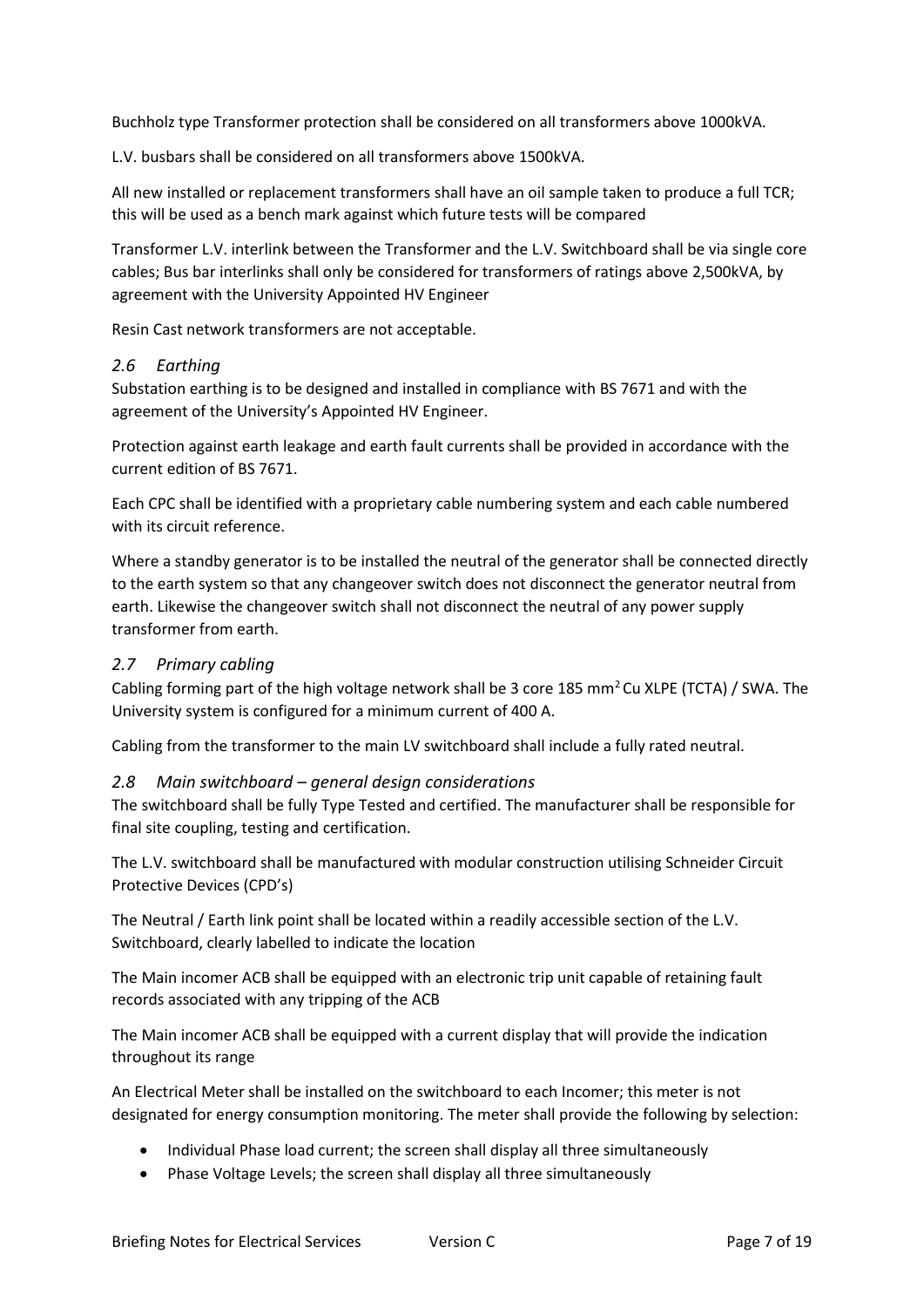- Rolling Maximum Demand for kVA, kVAh & kVArh
- Peak Maximum Demand for kVA, kVAh & kVA<sub>r</sub>h
- Weight settable pulse output

An option for direct IP output should also be considered, requirement shall be agreed with University Project Liaison Engineer

A label shall be installed adjacent to the meter indicating the requirement for the Maximum Demand record to be zeroed following the event where a dual transformer fed L.V. Switchboard has operated from one transformer

Minimum 25% equipped spare capacity required in switchboard at handover.

Minimum Form 4 Standard:

- Type 6 Additional consideration should be given for instances where large size or parallel cables are needed due to volt drop.
- Type 2 This may be acceptable for certain low load outgoing ways, i.e. Fire Alarm supplies, where the outgoing cable can be terminated directly to the protective device which is in turn located within its own compartment; guidance will be available from the University Project Liaison Engineer prior to specifying

The configuration of the proposed L.V. switchboard shall be agreed with the University Project Liaison Engineer prior to ordering / manufacture

All incoming and outgoing devices shall be complete with fully rated switched neutral considered against the possible effects of Power Factor and Harmonics.

The external door / panel of all incoming and outgoing circuits shall be fitted with an engraved permanently fixed label detailing the Current Transformer (C.T.) Ratios installed, e.g.

Metering C.T.'s 100:5 Protection C.T.'s 2000:5 etc.

Note: Protection Type to be detailed

Outgoing circuits shall be fitted complete with suitably rated C.T.'s for an electricity consumption meter. (See Below)

Energy Metering C.T.'s shall be prewired out to the cable way, or dedicated auxiliary wiring compartment, to facilitate connection through to the meter by others, star point links shall be installed at these terminals

Internal segregation barrier panels shall be either micro perforated steel sheet or 'Makrolon' type, or similar approved 'transparent' material to permit the inspection of any and all C.T.'s installed behind

The Internal segregation barrier shall be configure to facilitate the use of Thermal Imaging devices to aid PPM at termination and C.T points

The University will require a Factory Acceptance Test for new and replacement L.V. Switchboards; attendees from the University shall be agreed with the University Project Liaison Engineer

For each L.V. Switchboard a schedule of ACB settings shall be created and included with the As Built Documentation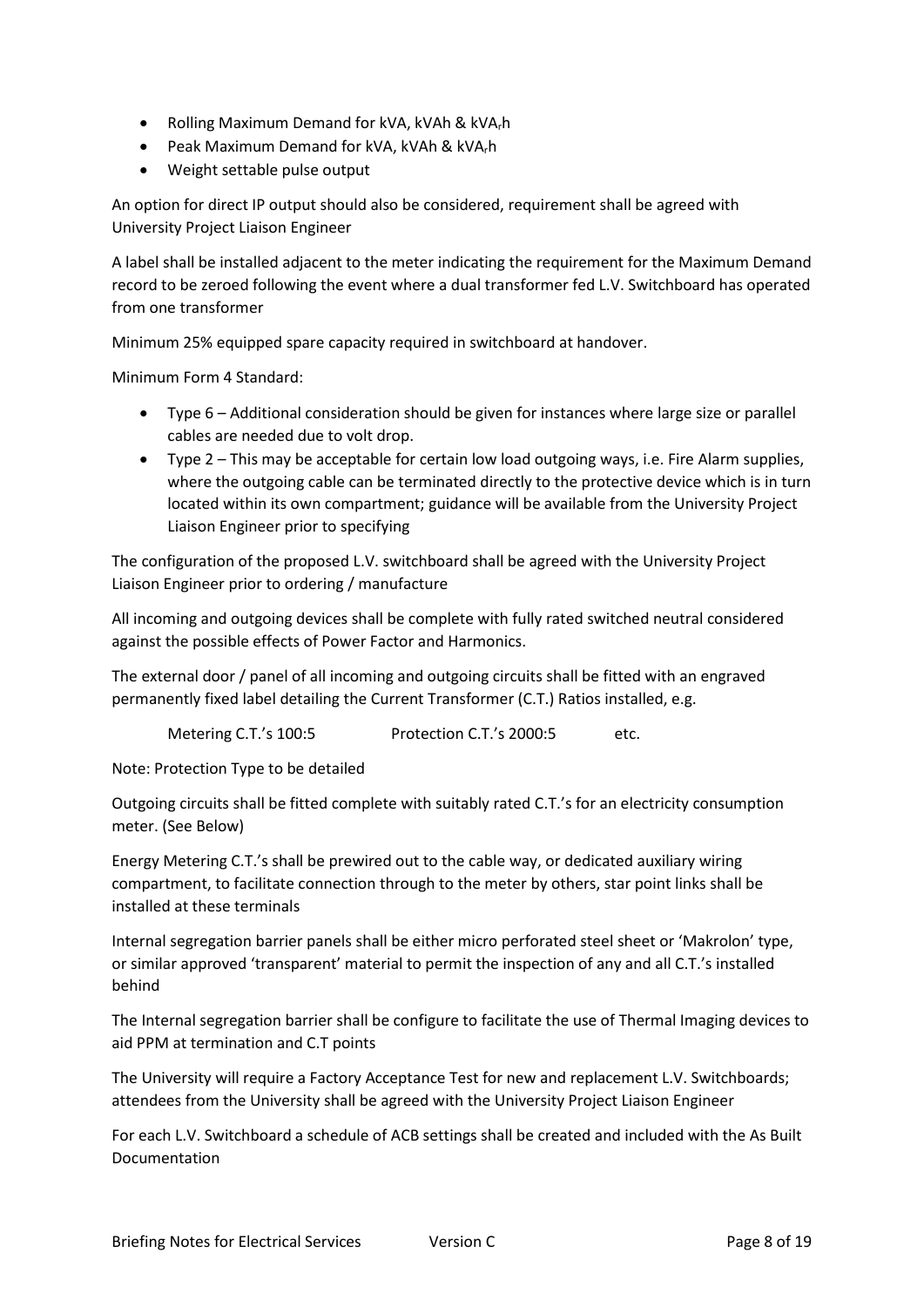#### <span id="page-8-0"></span>*2.9 Main switchboard – surge protection*

Each incoming device shall be fitted with a suitably rated cartridge based surge protector. The device shall provide the following protection:

- Lightning (10 / 350 micro S Wave shape)
- Transformer Tap Changing
- Power station, substation and network faults
- Power Surges and Short Circuits.

#### <span id="page-8-1"></span>*2.10 Main switchboard – harmonic filtration*

In order to facilitate the installation of Harmonic Filtering, either as part of the initial installation or once the load profile is established, a suitably rated CT(s) shall be installed on the main incomer(s) and wired to a safe compartment of the switchboard.

In addition any outgoing way with a rating of 800Amp or greater shall be similarly fitted with a harmonic CT(s)

To facilitate the connection of the Harmonic Filter the first / second TP & N outgoing way from the main incomer shall be allocated on each switchboard (Section).

#### <span id="page-8-2"></span>*2.11 Main switchboard – power factor correction*

In order to facilitate the installation of Power Factor Correction, either as part of the initial installation or once the load profile is established, a suitably rated CT(s) shall be installed on the main incomer(s) and wired to a safe compartment of the switchboard.

In addition any outgoing way with a rating of 800Amp or greater shall be similarly fitted with a P.F.C.  $CT(s)$ .

To facilitate the connection of the Power Factor Correction the first / second TP outgoing way from the main incomer shall be allocated on each switchboard or Section.

#### <span id="page-8-3"></span>*2.12 Main switchboard – generator facility*

Provision shall be included for an input connection from an emergency generator. The generatorinput switch shall be rated at 400A (TPSwN) Three Phase with a fully rated switched neutral.

#### <span id="page-8-4"></span>*2.13 Switchboard schematic*

Adjacent to the Switchboard a Schematic diagram, minimum size A2, shall be installed detailing the switchboard, its inputs and loads. Each circuit shall be detailed with the rating of the device.

#### <span id="page-8-5"></span>*2.14 Wiring system*

Generally all cabling and wiring shall be of BASEC approved cables with copper conductors, LSF format and sized to suit their respective load.

Mains & Sub-Mains Power cables shall be generally XLPE / SWA types; sizing of cables that service other distribution, i.e. switchboards – distribution boards etc. shall consider future load expansion.

When sizing of cables the maximum permitted operating temperature of the cable shall be 70°C.

Small power ring circuits shall be wired in a minimum of 2.5mm<sup>2</sup> Cu

Lighting circuits shall be wired in a minimum of  $1.5$ mm<sup>2</sup> Cu

Cable routing shall have accessible 'pulling' points.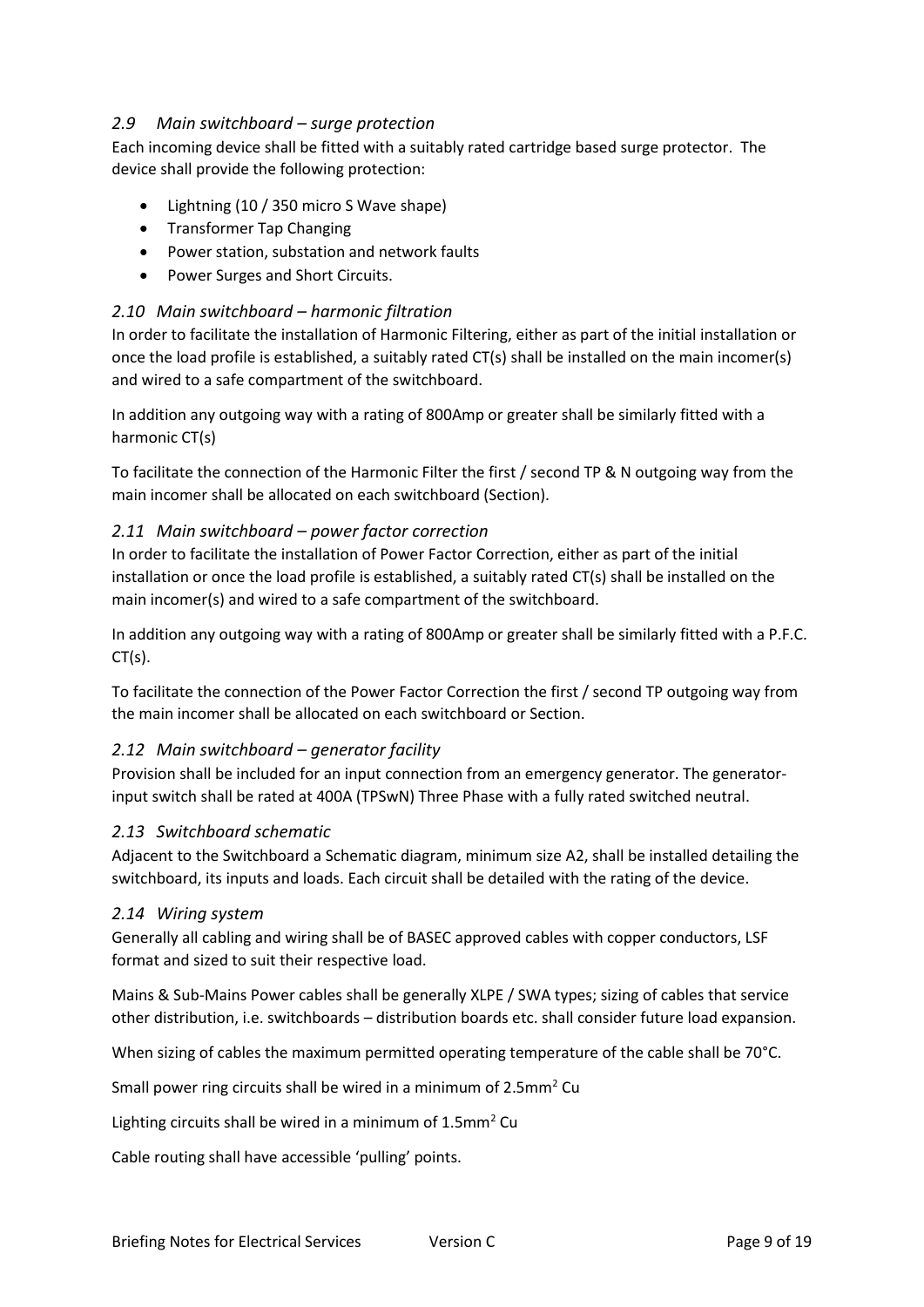#### <span id="page-9-0"></span>*2.15 Distribution system*

Schneider (Merlin Gerin) distribution boards are preferred, with XLPE/SWA/, LSF sub-mains cabling.

Distribution boards shall be complete with 4 pole incoming devices for TPSwN distribution and 2 Pole incoming devices for SPSwN distribution. It should be noted that outgoing ways do not require the neutral to be switched, except where the circuit is to feed an additional distribution board.

TP&N and SP&N Distribution boards shall be ISOBAR Split Metered to segregate Lighting circuits from Small Power circuits. The split ratio shall be as determined by the design, in all cases a minimum of 30% spare ways shall be available to each section at the completion of the construction

All distribution boards must be lockable with removable key.

RCBO's shall generally be 30mA Type A (Type AC RCD's shall not be used). Minimum overcurrent rating shall be 6A, Type C. Note: load dynamics may require a different RCD protection Type. Consideration should also be given to the use of AFDD's (Arc Fault Detection Devices) or SPD's (Surge Protection Devices) where electrical systems supply sensitive or high risk environments.

All switchgear, distribution boards, etc. shall be labelled in compliance with University labelling guidelines; see Section 2.18 below.

Circuit Neutrals and CPC's shall be clearly identified within distribution boards / panels with a proprietary cable numbering system with their relevant circuit reference.

Data hubs shall be connected via a dedicated circuit.

#### <span id="page-9-1"></span>*2.16 Busbar distribution*

Where primary building risers are present consideration shall be given to the use of copper busbar risers to facilitate ease of power distribution.

Separate busbar systems shall be installed for small power and lighting services.

The busbar configuration shall be such that floor loads utilise tap-off points on that floor.

Busbars shall be sized for the anticipated load with reasonable capacity for any additional future loads.

Coordination with other services in the risers shall be carried out to ensure that all tap-offs can be used and access to the tap-offs for cabling is maintained.

Tap-offs units shall be complete with their appropriately rated automatic protective device

#### <span id="page-9-2"></span>*2.17 Emergency Power Off (EPO) systems*

EPO systems shall be installed to laboratories, works shops and locations specified by the end user

The EPO system shall isolate all electrical services, with the exception of lighting, that can be viewed from the location of the EPO unit

Zoned EPO systems are not acceptable

The EPO system shall exclude, by agreement, services to refrigerators and freezers.

The EPO button shall be shrouded to minimise accidental activation.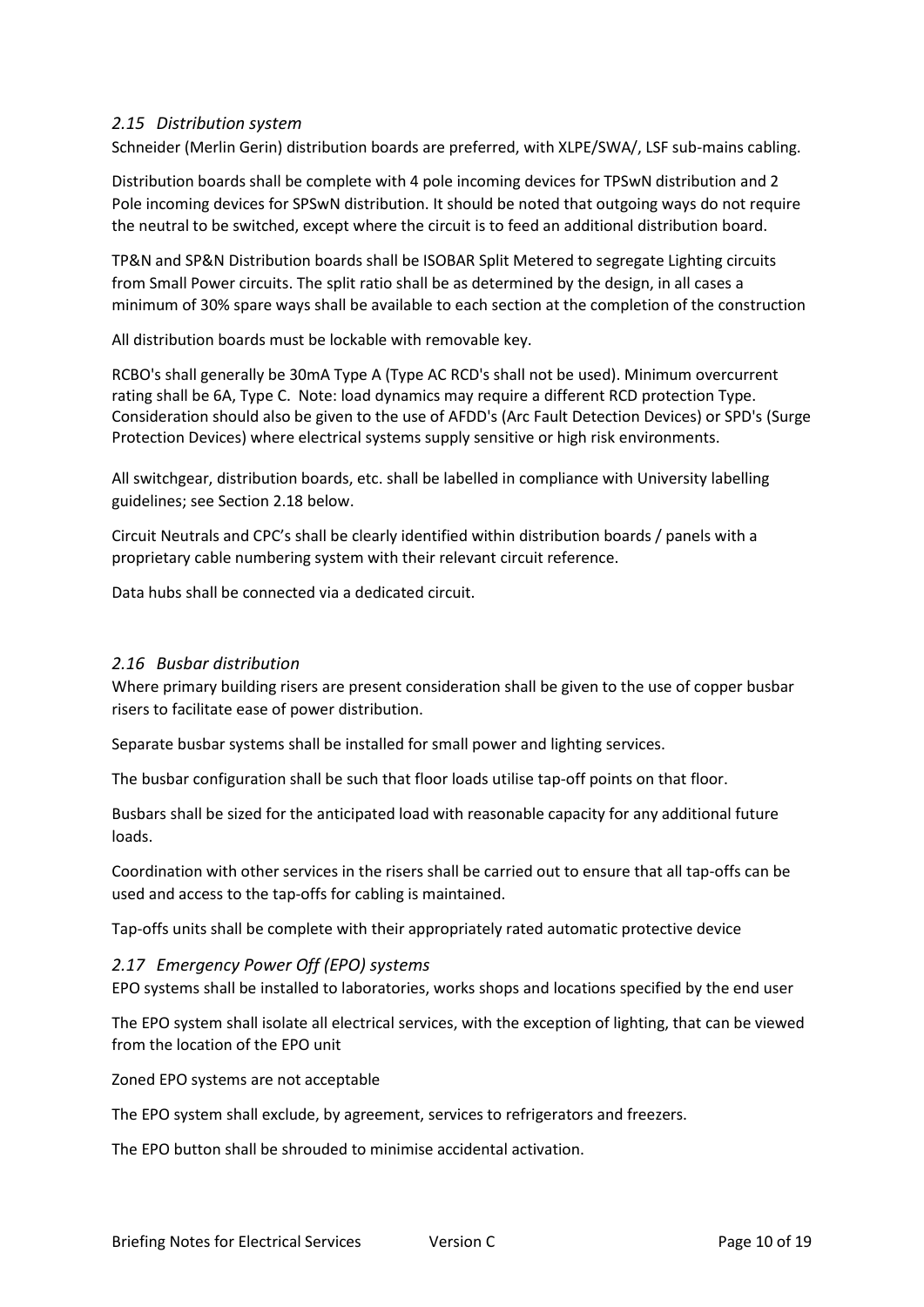#### <span id="page-10-0"></span>*2.18 Circuit identification and labelling*

The University of Southampton has adopted a standard method for all electrical circuit distribution and identification.

The premise of the system is to enable any circuit to be traced back to its original source and through any part.

Example: DB 40 - 06 - 11 / 3L2

The circuit identification is made up as follows:

| First Alpha              | DB  | Acceptable abbreviations:<br>$SB = Switch Board$<br>DB = Distribution Board<br>$BB = Bus Bar$<br>CP = Control Panel                             |
|--------------------------|-----|-------------------------------------------------------------------------------------------------------------------------------------------------|
| <b>First Numeric</b>     | 40  | <b>Building / Substation Number</b>                                                                                                             |
| Second<br><b>Numeric</b> | 06  | Way Number on the Switchboard.<br>Way number may be appended with the Phase reference for single phase.                                         |
| Third<br><b>Numeric</b>  | 11  | Way Number on the Intermediate Distribution Board, not always present.<br>Way number may be appended with the Phase reference for single phase. |
| Final<br>Reference       | 3L2 | Final circuit number on distribution board.<br>$3 = Way L2 = Phase$<br>The phase number is used for single phase circuits only                  |

An engraved 'Black-On-White' label shall be fixed utilising a minimum of 4 snap rivets to:-

| $\cap$  | Switchboards               | 10mm Characters |
|---------|----------------------------|-----------------|
| $\cap$  | <b>Distribution Boards</b> | 8mm Characters  |
| $\circ$ | Switch-Fuses               | 6mm Characters  |

o Local Isolators 6mm Characters

All labelling shall be agreed with the University Project Liaison Engineer prior to manufacture

External Labelling shall be engraved 'Black-On-White', permanently fixed such as to ensure the weatherproof integrity.

#### <span id="page-10-1"></span>**3 Alternative power supplies**

Note: The CHP plants installed at Highfield and Boldrewood campuses and Chamberlain Halls are not to be considered emergency backup supplies in the event of mains power failure as their connection to the grid is such that they will cut out on mains failure.

#### <span id="page-10-2"></span>*3.1 Generators*

Where the installation of permanent generators is included in a project, including such for CHP, a connection point for a mobile load bank shall be installed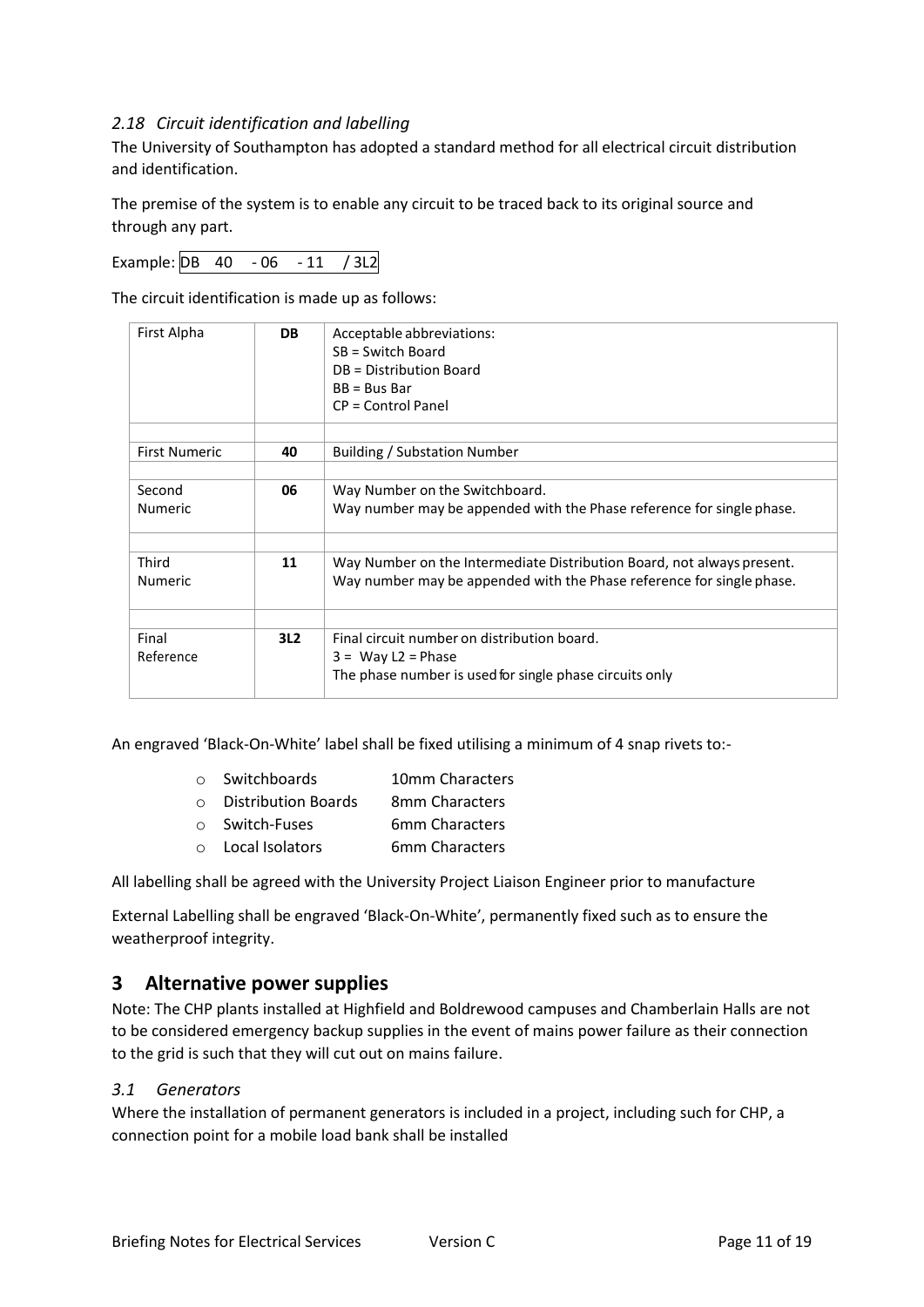Transfer of the output of the generator to the load bank test point shall be via pad-lockable fully rated switches. The configuration of the switches shall be such that temporary cable modifications are not required. The selection of the connection arrangement shall be agreed with the liaison engineer.

The load bank connection point, cabling and switch ratings shall be a minimum of 20% above the rating of the generator

The location of the load bank connection point shall be such that the load back can be positioned in a safe location external to the building

Standby generators will be subject to monthly run tests, the configuration of the switching and controls shall be such that this can be achieved without compromising the normal operation of the building systems

The generator bulk fuel storage shall be capable of supporting the full load operation of the generator for a minimum of 48 hours; the University Project Liaison Engineer will provide guidance to any variation to this

The bulk fuel storage and any link to the generator day tank shall be subject to a permanently installed 'Fuel Polishing System'

Generator fuel systems shall be interlocked to the fire alarm system such that any activation local to the generator of fuel storage point immediately isolates the fuel delivery to the generator

In addition the generator shall be able to accept emergency shutdown signals from the fire alarm system, local EPO and as such appropriate to the location.

The site and control configuration of a generator installation shall be agreed with the University Project Liaison Engineer

#### <span id="page-11-0"></span>*3.2 UPS*

UPS systems shall be free standing. Integrated rack mounting systems are not normally acceptable

UPS systems shall be Three Phase IDMT transformer-less; Single Phase UPS systems shall only be acceptable where they are load specific. To avoid the possibility of floating neutrals during power outages the manufacturers' recommendations in relation to earthing etc. shall be followed.

In general the UPS shall be capable of being remotely monitored for condition and operational readiness. A number of manufacturers offer this facility; however agreement from the University Project Liaison Engineer shall be sought before any selective decision is made

Battery enclosures shall be fitted with a removable internal 'Makrolon' or similar transparent material to facilitate visual inspection of the batteries whilst providing a suitable barrier to the battery terminals.

#### <span id="page-11-1"></span>**4 Metering**

The requirements for metering are set out in the 'Briefing Document for Automatic Metering - ES/021 '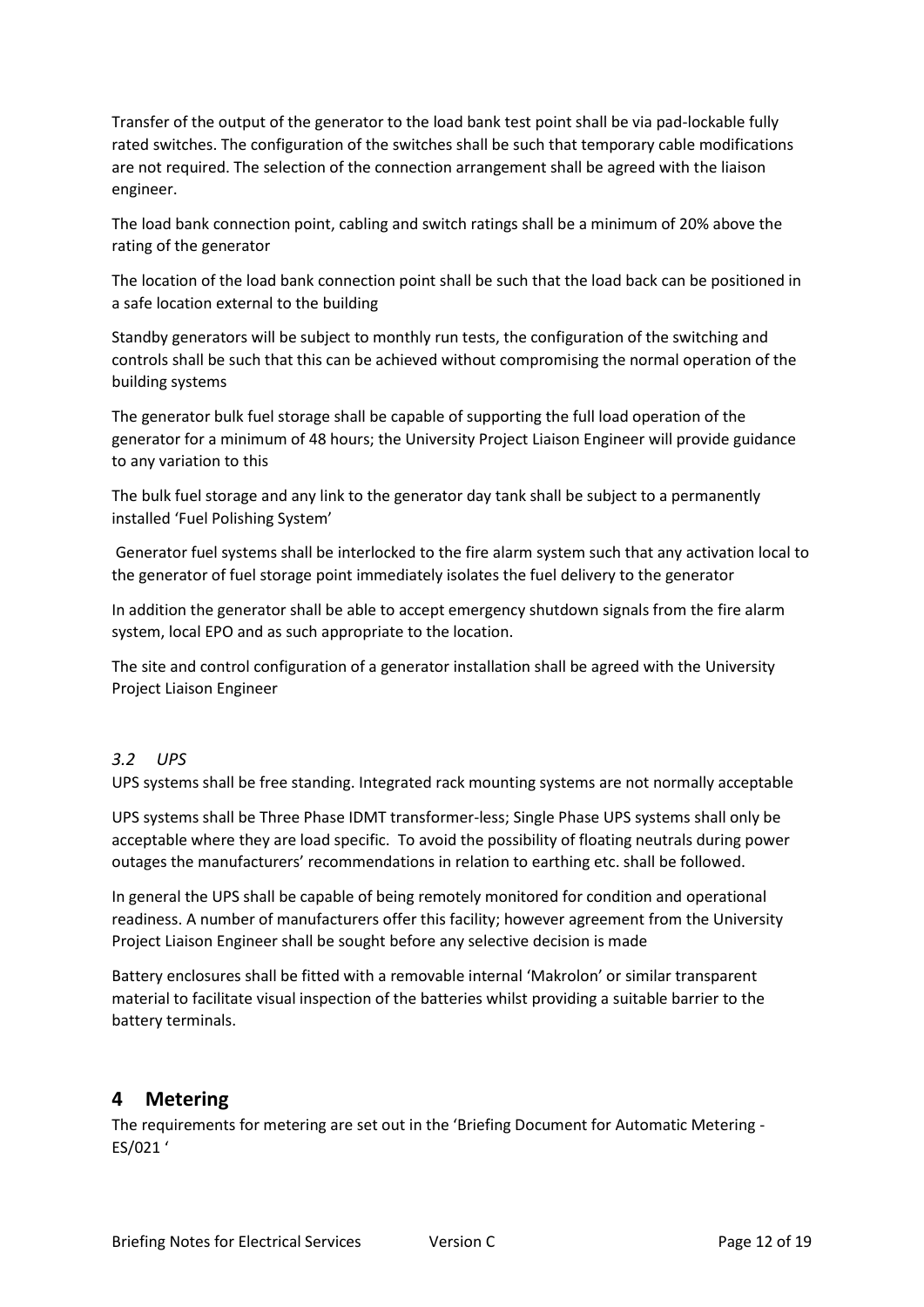# <span id="page-12-0"></span>**5 Lighting**

#### <span id="page-12-1"></span>*5.1 Luminaires*

For general lighting installations please refer to the list of preferred manufacturers in Section 10. However, for high profile areas such as building entrances, atria, etc. designers may use luminaires by other manufacturers. Whatever is installed shall be readily maintainable and spares/replacements shall be easily sourced.

Energy efficiency shall be one of the primary concerns in the selection of luminaires.

Lighting installations shall be in compliance with the latest issues of CIBSE Lighting Guides.

Lighting circuits shall generally be protected by 10A devices.

Final connections between circuit wiring and internal luminaires shall be via 'Klick' style plug and socket.

All external lighting is to be designed to be fully compatible with and not detract from any new and existing CCTV installations.

#### <span id="page-12-2"></span>*5.2 Emergency lighting*

Refer to Section 10 for a list of preferred manufacturers. It is strongly preferred that separate selfcontained emergency luminaires are used.

System shall comply with BS5266, with minimum luminaire maintenance of 3 hours.

The University's preferred method of operation for emergency lighting systems is individual selfcontained luminaire (self-test) with Email monitoring reporting via the Web.

LED luminaires shall be utilised for emergency lighting

In order to assist in the University's maintenance routines, combination service / emergency luminaries shall be fitted with a discretely visible 10mm diameter red dot.

#### <span id="page-12-3"></span>*5.3 Lighting controls*

All lighting control systems shall be open protocol and be readily adjustable by University staff without the need to employ specialist contractors.

The University in general does not accept wireless control systems.

Where appropriate, presence and light level sensing luminaires shall be incorporated. Generally luminaires in corridors shall incorporate presence detection.

Luminaire switching shall be configured with respect to room / area configuration, i.e. the luminaires local to the windows shall be controlled separately from the main bulk of lighting and consideration shall be given to daylight harvesting where appropriate.

Maintenance secret key switches to override the presence / light level control shall be provided.

Crestron touchscreens are used in lecture benches to control A/V systems and lighting in lecture theatres. A Helvar interface is utilised to connect between the lighting controls and the Crestron touchscreen. A separate lighting controller shall be located adjacent the lectern in case of faults with the touchscreen. Please also refer to the separate CLS Lighting Specification. The Project Liaison Engineer will provide details.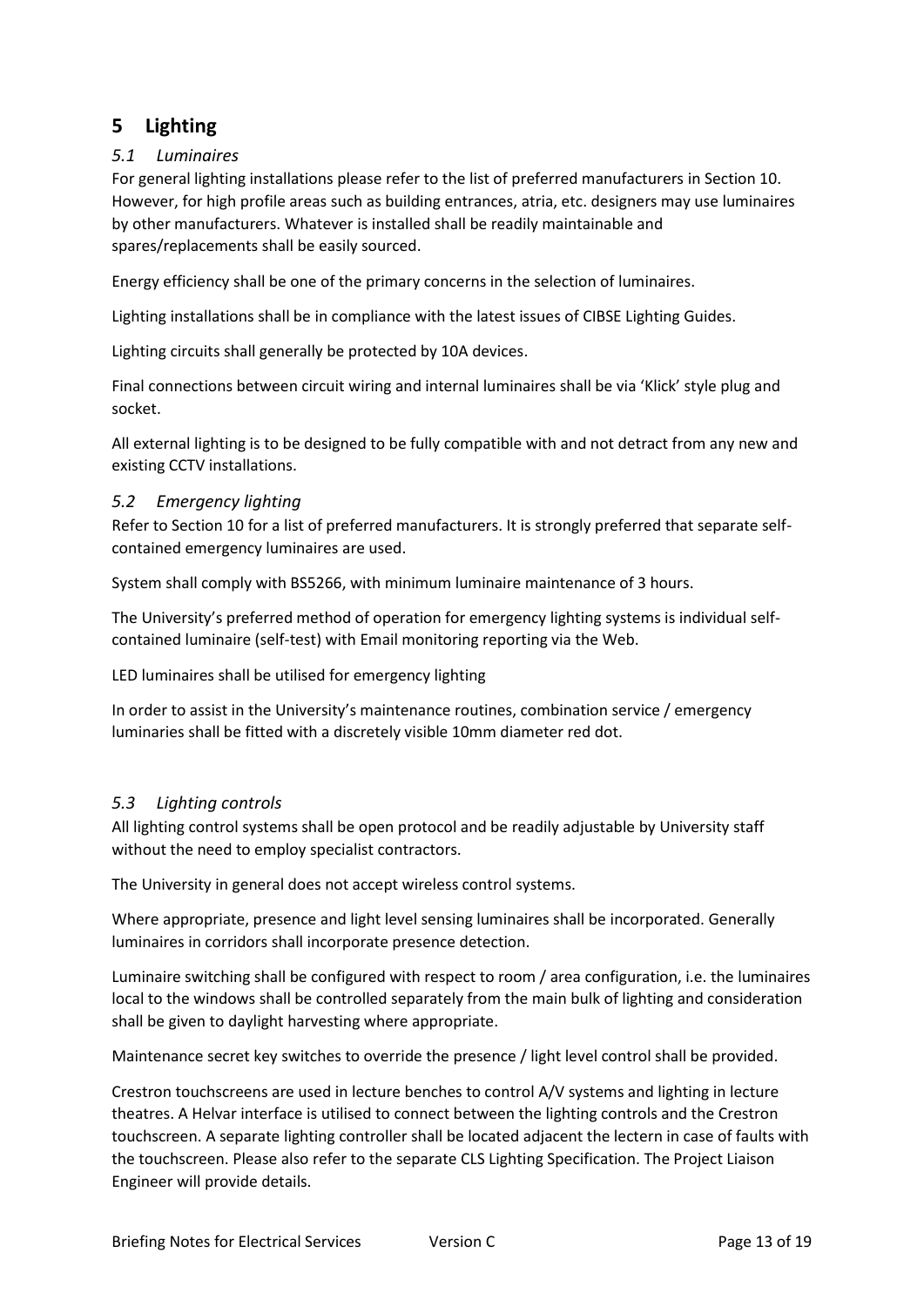# <span id="page-13-0"></span>**6 Building Management Systems (BEMS)**

The requirements for cabling to BEMS and heating and ventilation controls is set out in document ES/008 'Briefing Notes for BEMS HVAC Systems'. In summary, the electrical contractor is responsible for the provision of power supplies to the MCC panel; 'downstream' cabling is the responsibility of the BEMS sub-contractor.

# <span id="page-13-1"></span>**7 Equipment and accessories**

#### <span id="page-13-2"></span>*7.1 Induction loops*

Responsibility for the provision of induction loops to assist the hearing impaired rests with iSolutions and their audio visual systems integrator. Reference should be made to iSolutions where induction loop provision may be required.

#### <span id="page-13-3"></span>*7.2 Electrical accessories*

Refer to Section 10 for a list of preferred manufacturers.

Selection of accessories shall consider the decoration and environment of their location.

The University is now in the practice of installing twin switched outlets complete with twin integrated USB or USBC charger points. Their use is specific to project areas and as such agreement shall be sought from the University Project Liaison Engineer. The charger socket shall be isolated until a plug is inserted into the USB or USBC socket

Socket outlets and switches for plant and workshop type areas shall be of 'metal clad' construction.

All sockets and isolators to be labelled with circuit references in compliance with University labelling guidelines. An approved stick-on label with black lettering on a white background is adequate; see Section 2.18.

External sockets / switches shall generally be of weather sealed type located and installed with consideration to internal condensation.

#### <span id="page-13-4"></span>*7.3 Trunking and conduit*

Galvanised Steel shall be used for all Plant Areas

Dado or skirting trunking shall generally be of white uPVC; size and compartment configuration will be dependent upon service being routed / installed.

Dado trunking shall be sized in consideration of power / data / telephone cabling to be routed.

Main trunking systems within risers, plant areas, ceiling voids, etc. are to be in galvanised steel with die cast turnbuckle fix lids.

Sizing of trunking shall consider not only the recommendations of BS7671IEE Regulations, but also the likelihood of the future increased cable installation.

## <span id="page-13-5"></span>**8 Fire alarms**

#### <span id="page-13-6"></span>*8.1 General design principles*

The design, installation and commissioning of fire alarm systems shall comply with BS 5839 Part 1. Local interpretation and specific University requirements are set out in subsequent paragraphs of this section.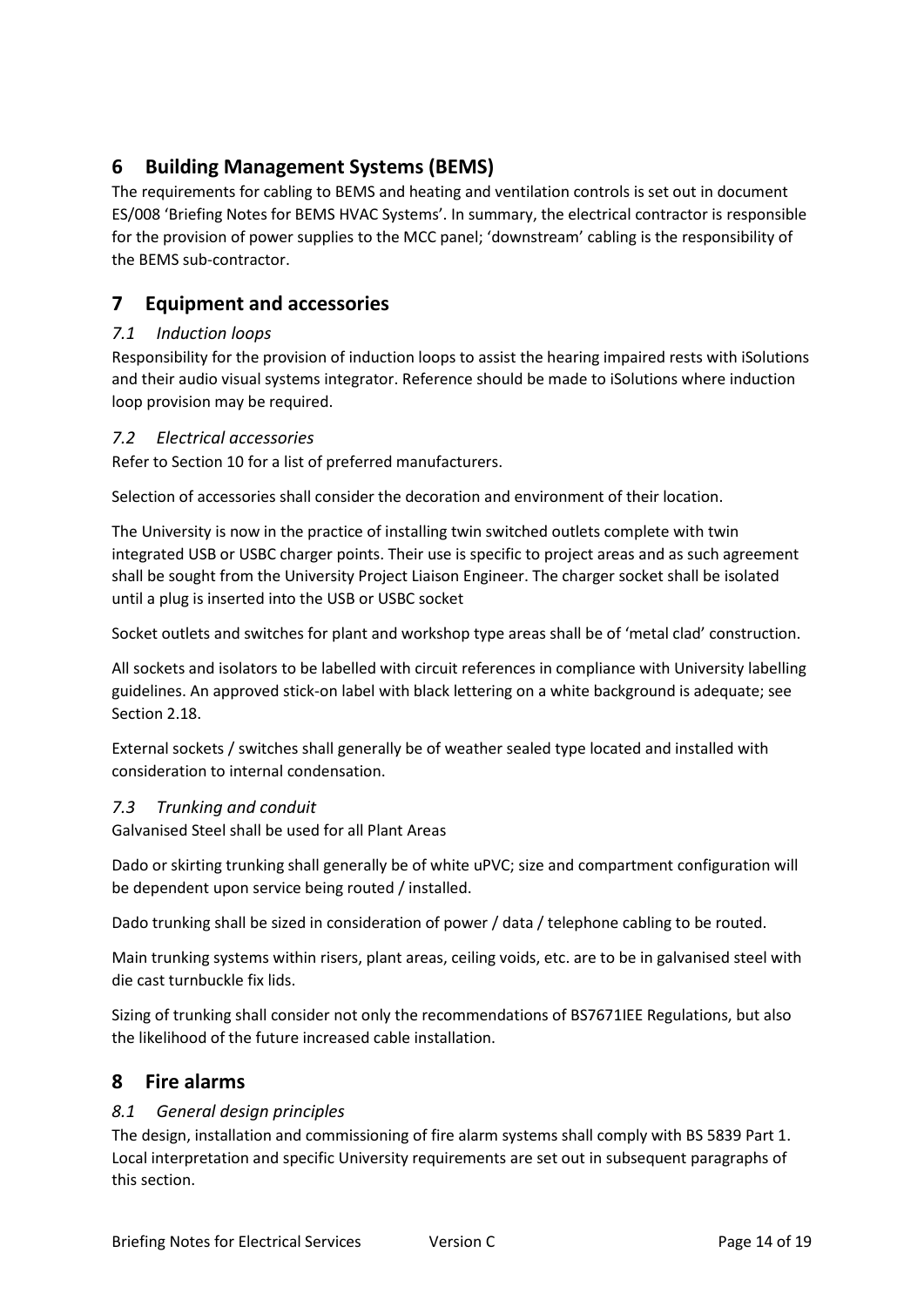All components for fire alarm systems shall be open protocol and sourced from preferred manufacturers.

The fire alarm system panel shall incorporate communications card to allow a signal to be sent over the internet.

The fire alarm system design shall be such that it meets the requirements of the fire strategy in terms of its extent and category. In the absence of more specific classification, systems for academic buildings shall comply with BS 5839 Category L4/M, and systems for residential buildings with BS 5839 Category L2/M. The proposed system shall be submitted to the University Project Liaison Engineer and Insurers for agreement. A record of the fire strategy shall be retained and handed to the University on completion of the project. Any 'cause and effect' relationships shall be clearly stated in the strategy.

Wiring for fire alarm systems shall be taken from the origin of supply within a building via a double pole isolator.

Wiring shall be Fire Tuf or Pirelli FP 200 Gold with red over-sheath. The final selection of cabling shall be dependent upon the project. Particular care shall be taken where a new wiring installation adds to or amends an existing installation: guidance shall be sought from the University Project Liaison Engineer.

A legible wall-mounted zone plan shall be provided adjacent the fire alarm system control panel and any associated repeater / mimic panels.

Adjacent to the main fire alarm panel a suitable lockable enclosure shall be fitted to house the system logbook. (The University of Southampton has its own log book and enclosure standard and will be free issue).

Override key switches for ancillary services shall be provided at main control panel to permit normal system testing without closing down ancillary systems. Such ancillary systems include main gas valves, vent plant, fire curtains, smoke hatches etc. This function shall be achieved via I/O devices on the panel and shall be configured such that separate testing of the ancillary devices is possible.

Device bases shall be marked with their system address.

Automatic detectors shall be multi-sensor type incorporating optical smoke chamber. Ionisation detectors shall not be used.

The inclusion of 'Visual Alarm Devices' shall be dictated with reference to the fire strategy and shall be installed in accordance with BS EN 54-23:2010.

Fire alarm panels shall be complete with event printer.

To reduce false alarms detectors utilising a 'double sampling' system shall be used causing the detector to activate an alarm signal only if 'smoke' is detected for two successive sampling periods.

Electronic multi-tone sounders or bell sounders may be used, although only one type of sounder shall be used in a given building to avoid confusion.

Alarm and loops shall have at least 25% spare capacity on installation to allow for future expansion.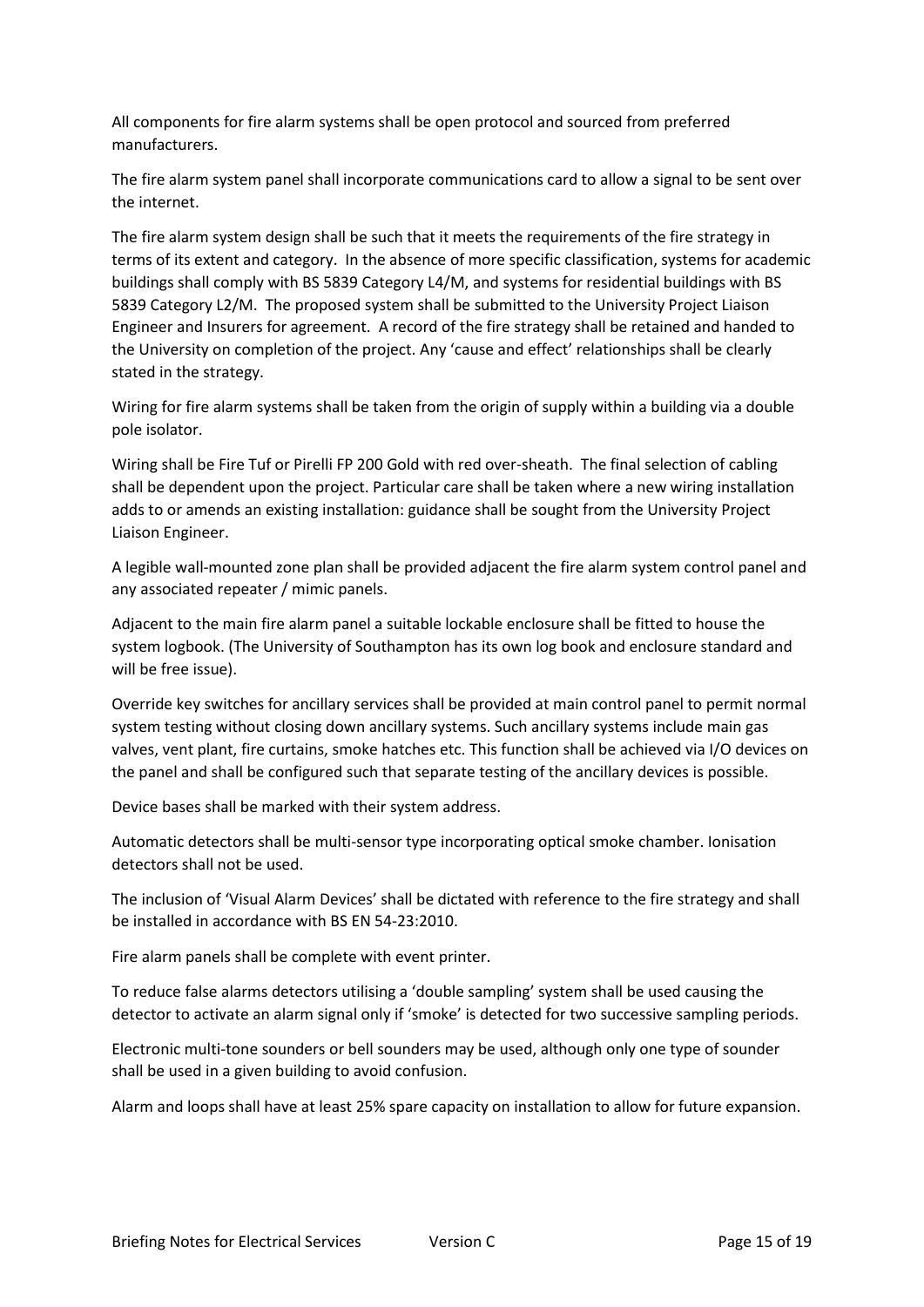#### <span id="page-15-0"></span>*8.2 Wireless – Radio linked fire alarm systems*

Generally these are not considered appropriate for the University of Southampton.

Should circumstances indicate that this type of system offers benefits over and above wired systems, i.e. listed buildings or short term / temporary locations, the circumstance shall be discussed with and agreement sought from the University Project Liaison Engineer.

#### <span id="page-15-1"></span>*8.3 Aspirated systems*

Aspirated systems shall be considered for high risk and difficult to access areas where standard surface point detectors are not acceptable.

All aspirated ('VESDA') systems shall be compatible with the local fire alarm system.

#### <span id="page-15-2"></span>*8.4 Radio linked emergency pagers*

In halls of residence consideration shall be given to the inclusion of a radio pager system linked to and controlled via the fire alarm system.

The specific fire risk assessment shall be the basis for this consideration.

#### <span id="page-15-3"></span>**9 Commissioning and handover**

#### <span id="page-15-4"></span>*9.1 Commissioning and compliance*

Inspection, Testing and Commissioning shall be carried out as described below and certificates issued before handover of the installation. Concealed or buried work shall be inspected and tested before any permanent covering is applied.

Before commissioning can begin, all installations must have been completed and tested in all respects as called for in the Specification.

Commissioning shall mean the advancement of all the Building Services Systems from the state of static completion to full working order adjusted to the design requirements.

All test equipment and skilled supervision shall be provided.

Seven days' notice shall be given in writing of the time of inspection, testing and commissioning, including that of concealed or buried work, so that witnessing by others can be arranged if required.

For complex installations an approved checklist shall be compiled to record success of all tests, measured readings and adjustment settings.

Where witnessing is arranged, prior tests shall be carried out to ensure that the witnessed testing and commissioning is not prolonged by fault finding and rectification.

The cost of providing all instruments and associated equipment, attendance of the specialists as required shall be included in the Tender. A recent calibration certificate for each instrument shall be available for inspection and included in the 'As Built Documentation'.

A schedule of the instruments to be used shall be submitted to the Engineer for approval prior to the commencement for commissioning and testing.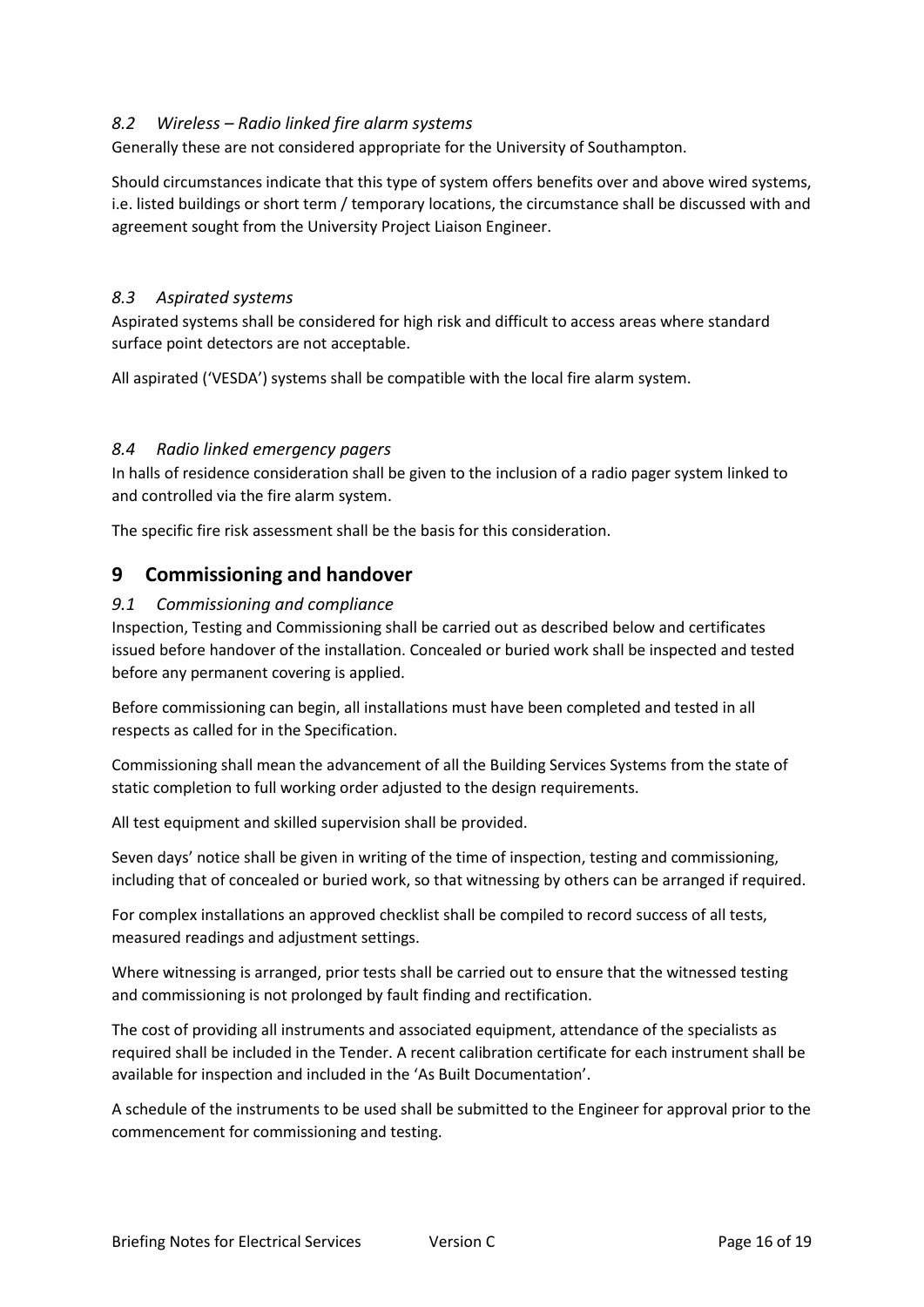Inspection and testing shall be carried out in accordance with the current revision of IET Regulations (BS 7671) and CIBSE commissioning codes both during and after erection.

Certificates and schedules for all systems shall be issued and included in the 'As Built Documentation'.

#### <span id="page-16-0"></span>*9.2 Witness testing*

As part of the compliance for certain equipment for any given project a representative from the University will require attendance to Factory Acceptance Tests (F.A.T.) and Site Acceptance Tests (S.A.T.), the University Project Liaison Engineer will advise who will attend

In order to ensure that the attendance of the University representative(s) is included the costs associated with the attendance shall be included within any tender invitation. The inclusion shall cover relevant transportation, accommodation and sustenance to the location of the F.A.T.

During the construction of the works there will be a requirement by the University to attend site to witness test such installations and equipment as appropriate. An agreed program of attendances shall be agreed with the University Project Liaison Engineer

#### <span id="page-16-1"></span>*9.3 Asset register*

The University has a standard approach for identifying and capturing asset information. This is set out in the document ES/022 "M & E equipment responsibility matrix and asset labelling". Engagement with the asset identification process shall begin at the design and specification stage.

The University Project Liaison Engineer will provide such guidance as required to assist in the initial configuration of this register

#### <span id="page-16-2"></span>*9.4 As-built documentation*

The University of Southampton, Engineering Design Section, has a specific specification for 'As Built Documentation', ES / 013, which is available on the Estates & Facilities website.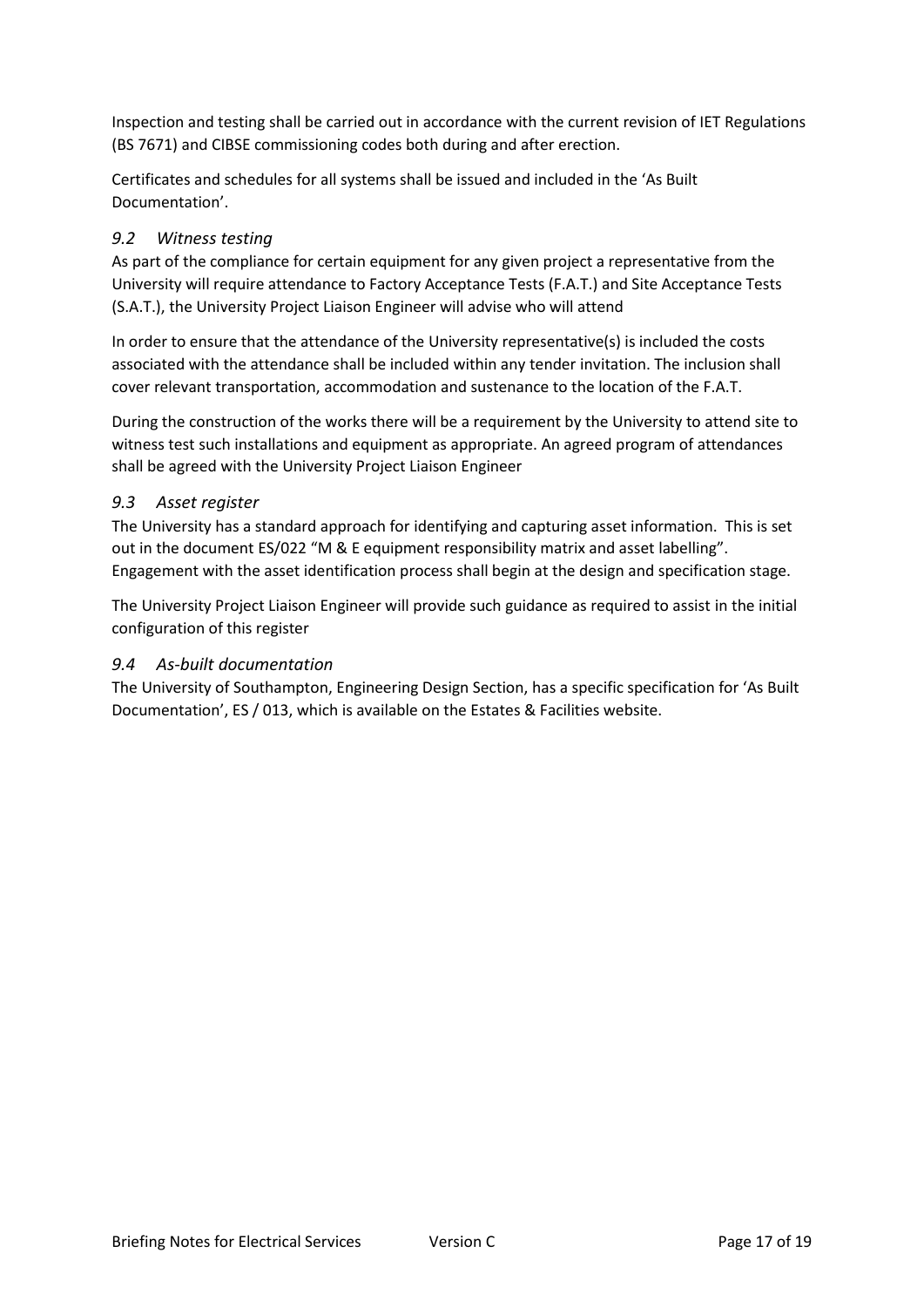# <span id="page-17-0"></span>**10 List of Preferred Manufacturers**

| Item                                    | Manufacturer                               | <b>Notes</b>                                                                              |
|-----------------------------------------|--------------------------------------------|-------------------------------------------------------------------------------------------|
| <b>Contractors</b>                      | From University preferred supplier list on |                                                                                           |
|                                         | Planon database                            |                                                                                           |
|                                         |                                            |                                                                                           |
| <b>Primary High</b>                     | Hawker Siddeley; Schneider                 |                                                                                           |
| <b>Voltage Equipment</b>                |                                            |                                                                                           |
|                                         |                                            |                                                                                           |
| <b>Secondary HV</b><br><b>Equipment</b> | Schneider Ringmaster                       |                                                                                           |
|                                         |                                            |                                                                                           |
| <b>HV Protection</b>                    | Schneider MICOM 140 Series                 |                                                                                           |
| <b>Relay IDMT</b>                       |                                            |                                                                                           |
|                                         |                                            |                                                                                           |
| <b>Transformers</b>                     | <b>Wilson Power Solutions</b>              |                                                                                           |
|                                         | ABB                                        |                                                                                           |
|                                         | <b>Brush</b>                               |                                                                                           |
|                                         |                                            |                                                                                           |
| <b>Main Switchboard</b>                 | <b>GR Electrical</b>                       |                                                                                           |
|                                         | AF Switchgear                              |                                                                                           |
|                                         | Mardix                                     |                                                                                           |
|                                         |                                            |                                                                                           |
| <b>Submain &amp; Final</b>              | Schneider                                  | Merlin Gerin range only                                                                   |
| <b>Distribution</b>                     |                                            |                                                                                           |
| <b>Boards</b>                           |                                            |                                                                                           |
| TP & SP isolators,                      | Eaton                                      |                                                                                           |
| switch fuses, etc.                      | Schneider                                  |                                                                                           |
|                                         | Dorman Smith                               |                                                                                           |
|                                         |                                            |                                                                                           |
| <b>Luminaires</b>                       | <b>ASD</b>                                 | For high profile and feature                                                              |
|                                         | Dextra                                     | spaces such as entrance                                                                   |
|                                         | Felio Sylvania                             | foyers, atriums, etc.                                                                     |
|                                         | Hacel                                      | alternative manufacturers                                                                 |
|                                         | Holophane                                  | may be considered with the                                                                |
|                                         | Illuma                                     | agreement of the Liaison                                                                  |
|                                         | <b>JCC</b>                                 | Engineer.                                                                                 |
|                                         | Thorlux                                    |                                                                                           |
|                                         | Whitecroft                                 |                                                                                           |
|                                         | CP Electronics; Helvar                     |                                                                                           |
| <b>Lighting Controls</b>                |                                            | Typically Helvar systems are<br>used in lecture theatres and<br>other CLS rooms. In other |
|                                         |                                            | areas, where DALI based<br>controls are needed the CP                                     |
|                                         |                                            | <b>Electronics Vitesse Plus</b><br>system is strongly preferred                           |
|                                         |                                            |                                                                                           |